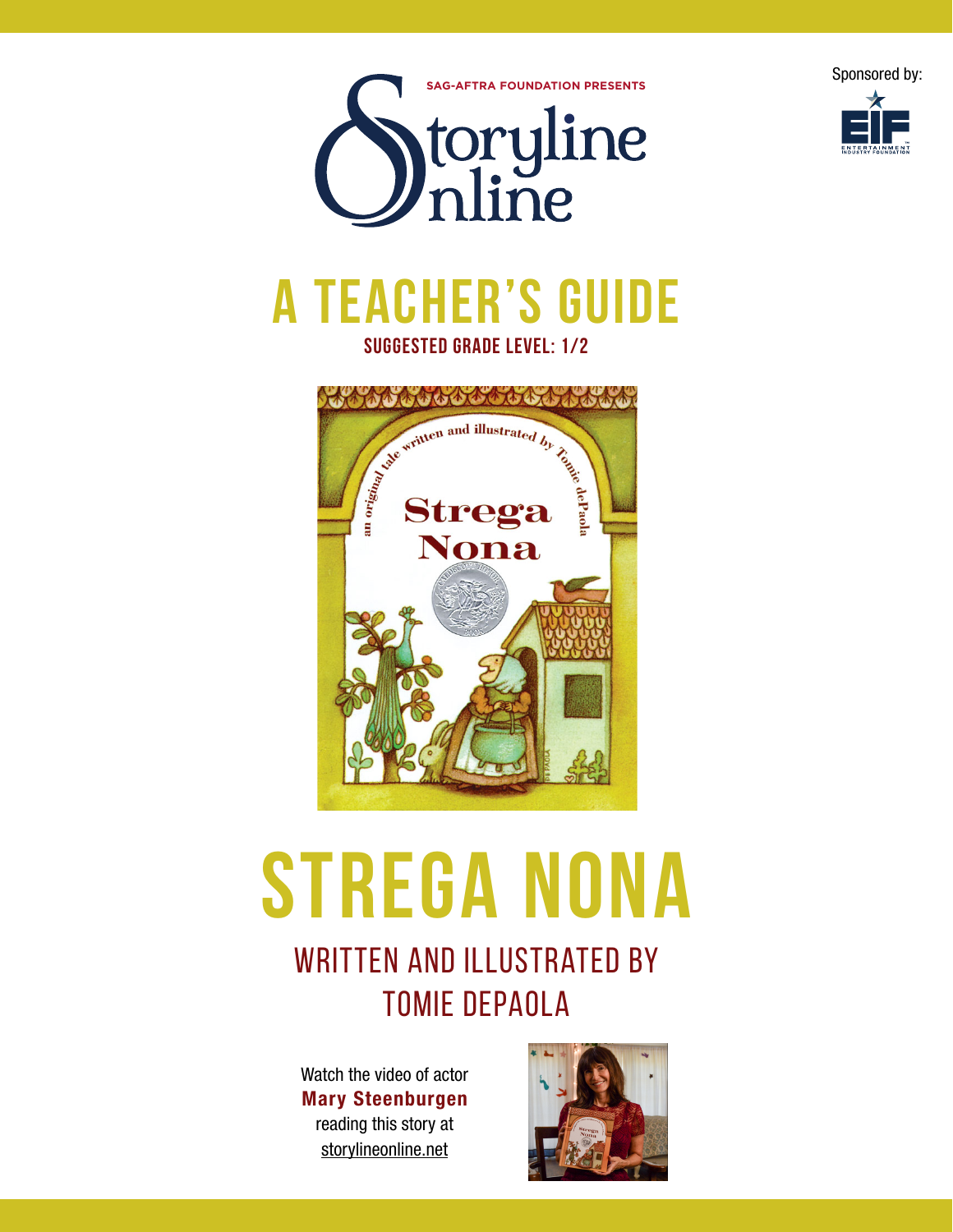# **about this story**

## **SYNOPSIS**

Strega Nona – "Grandma Witch" – is the source for potions, cures, magic and comfort in her Calabrian town. Her magical ever-full pasta pot is especially intriguing to hungry Big Anthony. He is supposed to look after her house and tend her garden, but one day, when she goes over the mountain to visit Strega Amelia, Big Anthony recites the magic verse over the pasta pot, with disastrous results.

# **THEMES IN THE STORY**

Responsibility, Dishonesty, Consequences, Magic

## **TALK IT UP!**

Use the following questions to discuss the themes of the story:

- Big Anthony is asked to sweep the house, wash the dishes, weed the garden, pick the vegetables, feed and milk the goat, and fetch water in exchange for 3 coins, food and a bed to sleep in next to the goat shed. Do you think that was a fair exchange? Why or Why Not? Would you like to do chores in exchange for your food, clothing and shelter?
- When Big Anthony told everyone in the town square about the magic pot, they said, "Such a lie!" Big Anthony was angry and said to himself, "I'll show them!" Think about a time when you were telling the truth and no one believed you. How did that make you feel? What did you do to prove that you were telling the truth?
- Big Anthony uses Strega Nona's pot without permission and is unable to stop the pasta from pouring all over the floor and into the street. Has there been a time when you used something without permission? What happened?
- When Strega Nona sees that Big Anthony was disobedient, she says, "The punishment must fit the crime." If you were Strega Nona, what punishment would you have given Big Anthony?
- Strega means "witch" and Nona means "grandmother" in Italian. If Strega Nona was your grandmother, what magic cures and potions would you like her to make in her pot?

ABOUT THIS GUIDE: The purpose of this guide is to enhance the ELA curriculum by providing quality children's literature to engage students in listening to expressive read alouds. Suggested story related activities are aligned with ELA Common Core Standards.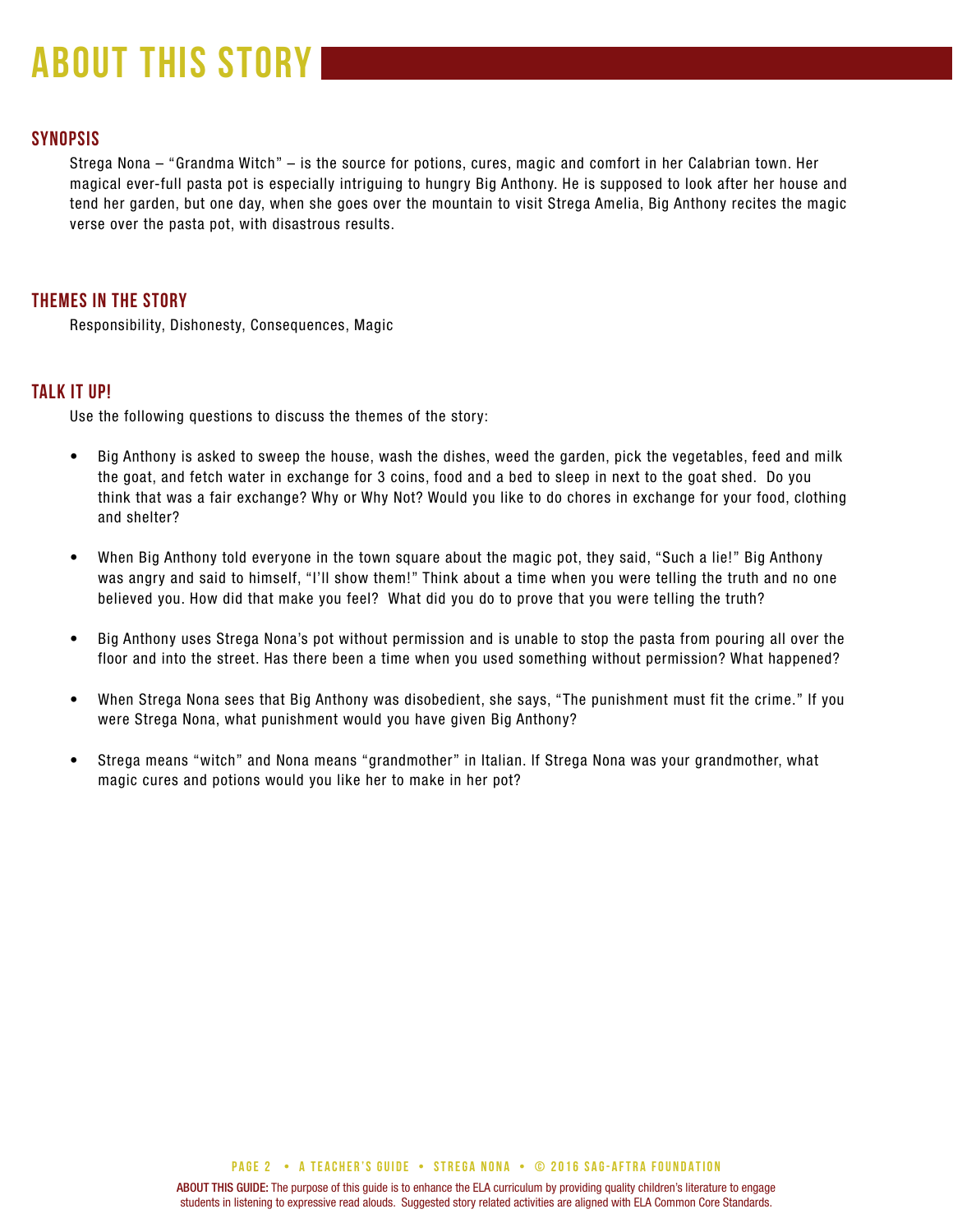# **reading and writing**

## **during reading**

Standards: CCSS.SL.1.2, SL.2.2

**Objectives:** Students will be able to answer questions about key details in a text read aloud.

Procedure: Have the class make predictions about the story. Listen to the read aloud and discuss if predictions were correct. Discuss the sequence of events.

### **after reading**

Standards: CCSS.RL.1.1; CCSS.RL.2.1

Objectives: Students will be able to identify cause-effect relationships in order to understand key details in a story.

Materials: Index cards in two different colors

Before the Lesson: Write the following events on index cards. Write the causes on one color and the effects on another.

#### Causes

- Strega Nona was getting older and needed someone to help her with her house and garden.
- Big Anthony saw Strega Nona use the magic pasta pot.
- Big Anthony didn't see Strega Nona blow three kisses to stop the magic pasta pot.
- Strega Nona left to visit her friend, Strega Amelia.
- Big Anthony ate all of the pasta left from the magic pasta pot.

#### **Effects**

- Strega Nona hired Big Anthony to work for her.
- Big Anthony told all the people in town about the magic pasta pot.
- Big Anthony couldn't make the pot stop working and the pasta kept coming.
- Big Anthony invited all the townspeople to come eat pasta at Strega Nona's house.
- Big Anthony felt sick.

#### Procedure:

- 1. Review the concept of cause and effect with your students.
- 2. Divide students into 2 groups give one group *cause* cards and the other group *effect* cards.
- 3. Choose one student with a *cause* card and tell him/her to read their event to the class. Then the students with *effect* cards need to look and identify the effect. Have the other students in the class decide, using thumbs up or thumbs down, if it is the correct match.
- 4. Tape the matching cards on a large sheet of paper.
- 5. Continue until all of the causes and effects have been read and matched up.

Variation: Divide the class into groups of 10 and give each group a set of cards.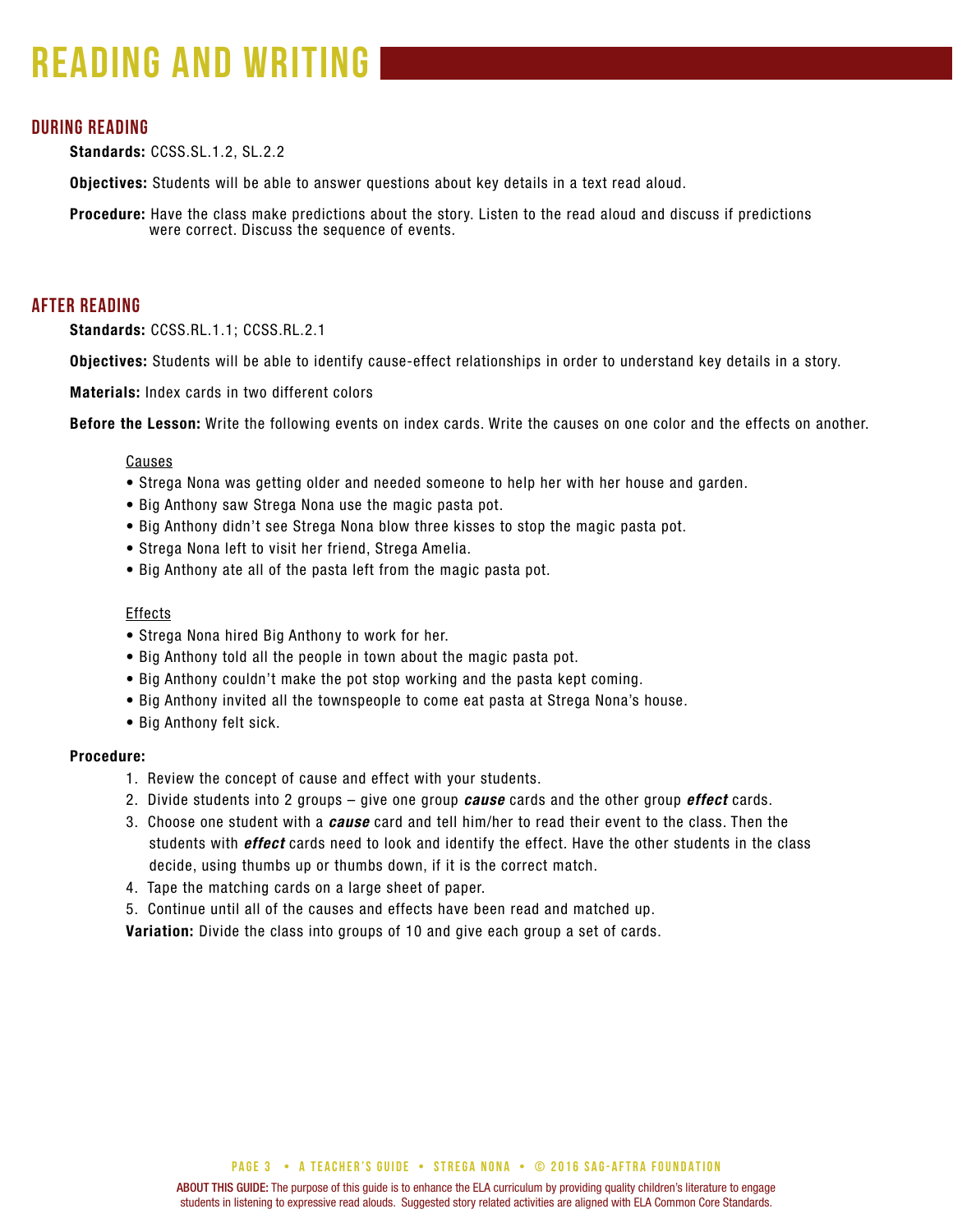# **reading response**

Standards: CCSS.RL.1.3; CCSS.RL.2.3

Objectives: Students will write a response to the story using a key detail. Why couldn't Big Anthony stop the pot from making pasta?

Materials: Writing paper

Procedure: If necessary, review the process for answering a response in a complete sentence before students begin.

#### **writing**

Standards: CCSS.W.1.1; CCSS.W.2.1 – Opinion Writing

Objectives: Students will write an opinion piece using grade appropriate sentence structure, grammar, and spelling.

Materials: Chart paper, theme paper

#### Procedure:

- 1. Discuss the phrase, "the punishment should fit the crime" with students.
- 2. Ask them if they agree or disagree with Big Anthony's punishment in the book. Was it fair?
- 3. Make a 2 column chart I Agree with the punishment/I Disagree with the punishment. Elicit responses from students and record on chart.
- 4. Have students write their opinion using details from the chart.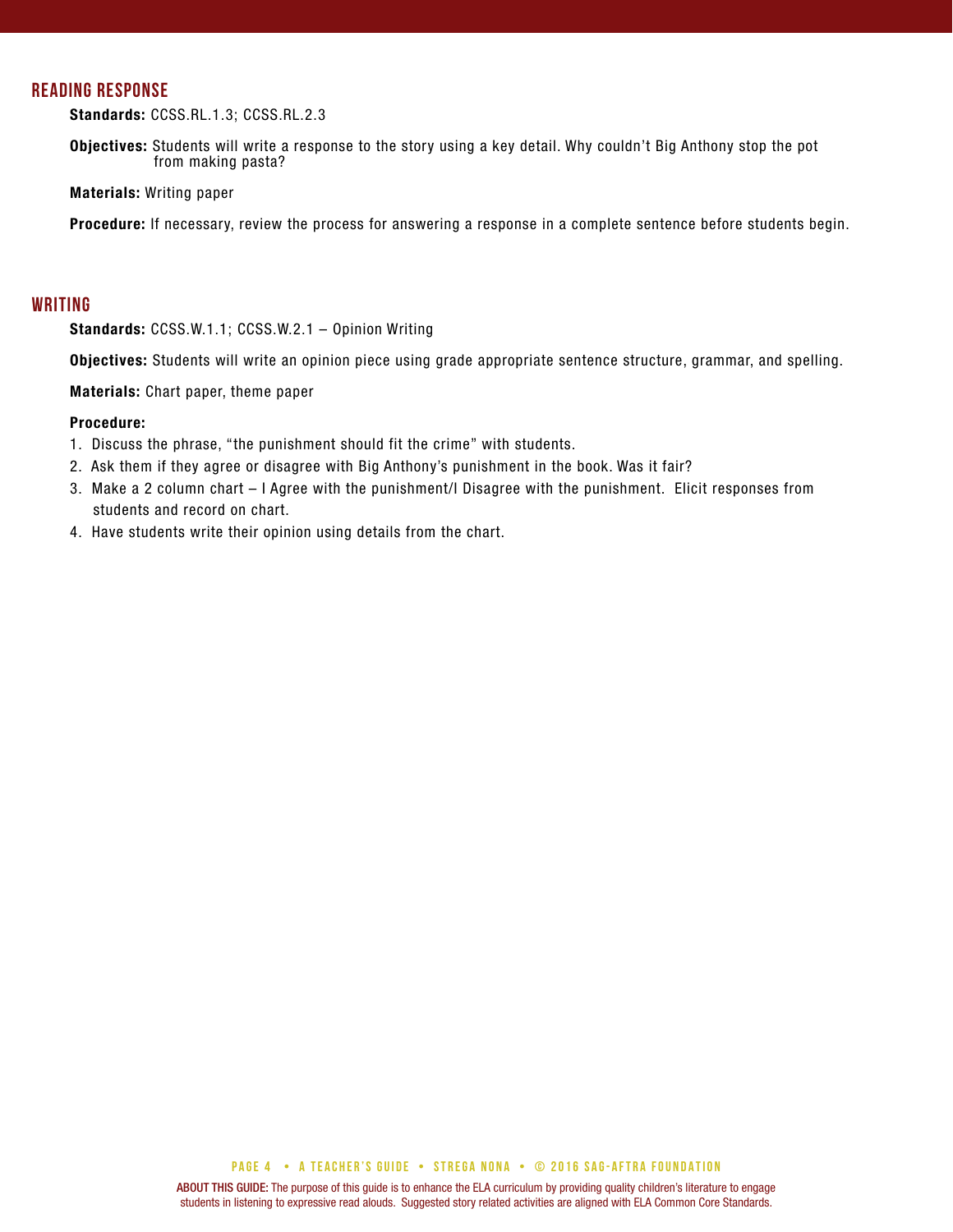# **across the curriculum activities**

# **math: graphing**

OBJECTIVE — Students will gather data and construct a bar graph.

MATERIALS — Colored Pasta (1 box per group), Graph paper, Crayons

DIRECTIONS FOR ACTIVITY — Step 1: Sort pasta noodles by color.

Step 2: Tally the types of noodles sorted.

Step 3: Create a graph to represent the results.

# **science: dancing spaghetti**

OBJECTIVE — Students will use the scientific method to learn about density

#### MATERIALS —

Uncooked spaghetti, 2 cups of water, 2 cups of vinegar, 1 tablespoon baking soda, tall clear glass, food coloring (optional)

PREPARATION TIME — None

LENGTH OF ACTIVITY — 30 minutes

#### PROCEDURE FOR EXPERIEMENT —

- Step 1: Put water and vinegar in the glass. (Add 3-6 drops of food coloring to the water and vinegar mixture). Have students break spaghetti.
- Step 2: Have students make a hypothesis will the spaghetti float or sink when dropped into water. Record results.

Step 3: Add spaghetti to water and vinegar. Have students record/draw what happens.

Step 4: Drop baking soda into glass. Have students record/draw what happens.

Step 5: What can be concluded from this experiment? Discuss.

Variation: Try using soda to create the dancing spaghetti. Use other foods like noodles, lentils, raisins, or corn.

 $\mathbb Q$  Google It: Dancing spaghetti